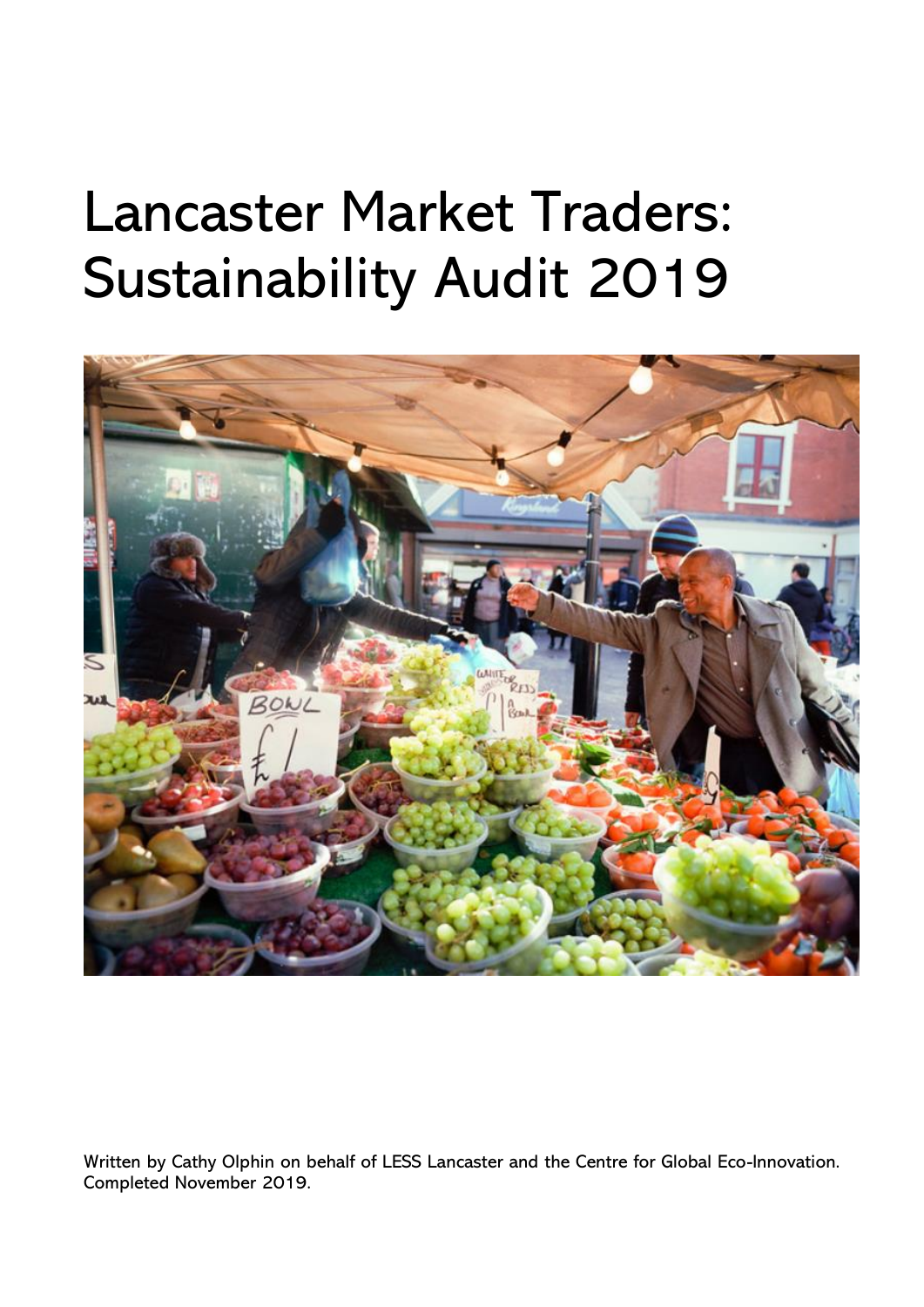# **Contents**

### Disclaimer:

The content of this audit is original and created solely to inform LESS Lancaster and its partner organisations of the findings of the survey of Lancaster's market traders. The information was gathered in confidence, with traders' consent, and individual market traders have not been named in this document. Recommendations here are based solely on the information collected, as well as research from valid sources. They are not absolute, and circumstantial considerations should be made before following recommendations.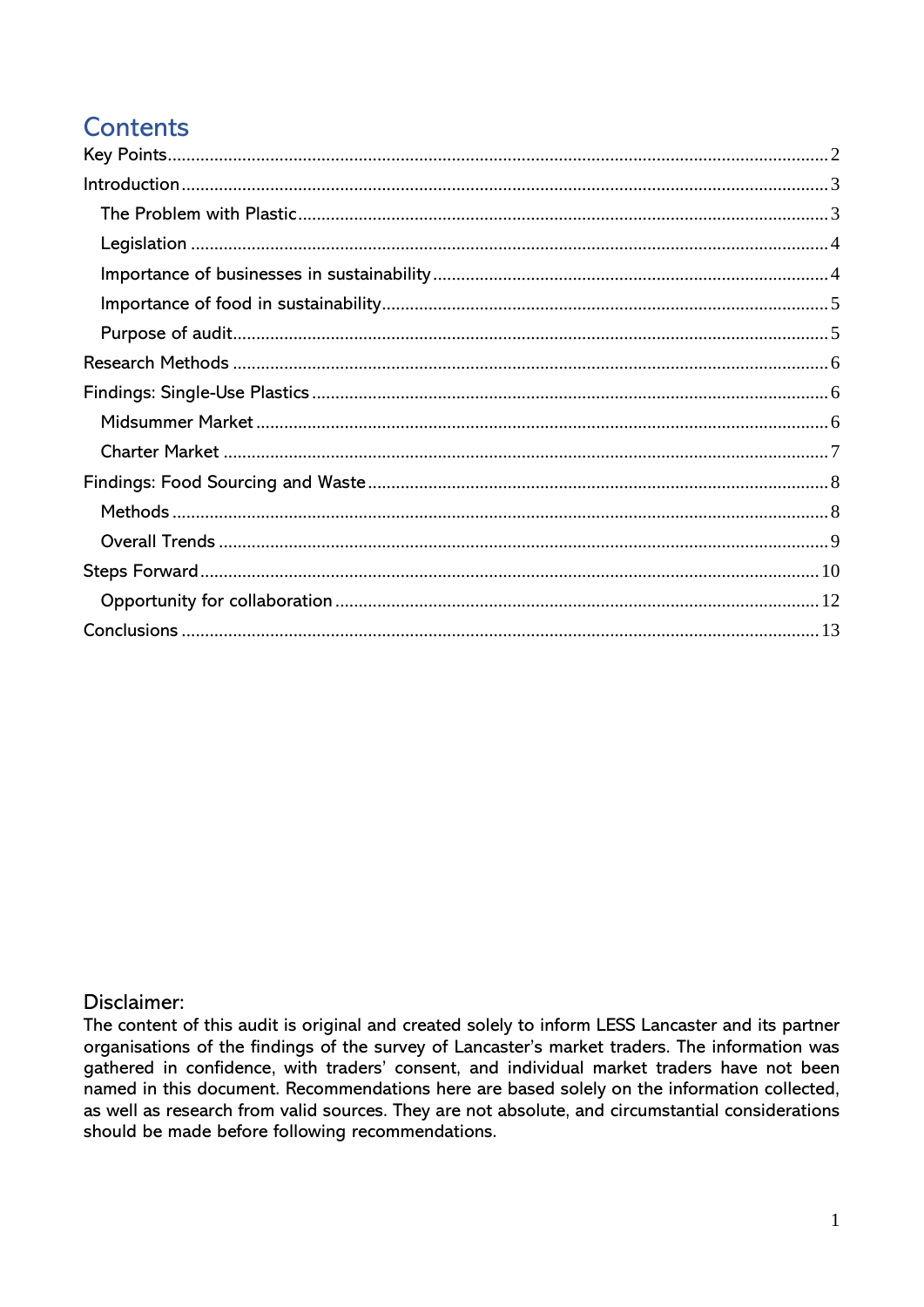# <span id="page-2-0"></span>Key Points

- 1. Single-use plastic has become an increasing concern in modern day, highlighted by Lancaster City Council's new Plastic Policy.
- 2. Decisions regarding food consumption, production and distribution have a critical environmental impact
- 3. Two markets in Lancaster, the Charter Market and seasonal Midsummer Market, were surveyed, and their plastic and food use were analysed.
- 4. Most market traders have been changing their practices to be more sustainable over recent years.
- 5. The vast majority of traders have noticed that Lancaster customers have become more environmentally conscious over recent years.
- 6. The average Charter Market trader used almost 10x as much single-use plastic compared with the average Midsummer Market trader.
- 7. Key reasons for plastic use included the pricing of alternatives, the feasibility of paper-based products in rainy weather and a limited range of sustainable plastic alternatives.
- 8. Midsummer Market traders also were shown to consistently demonstrate more sustainable practices regarding the sourcing and wastage of food.
- 9. To maximise traders' ability to transition to more sustainable practices, management is crucial to put the necessary infrastructure in place.
- 10. Traders can reduce their plastic footprint through using return schemes, buying plastic alternatives in bulk and signposting customers to the most sustainable options.
- 11. Improving transparency of the origin of food will allow customers to have confidence in traders and make informed purchasing decisions.
- 12. Discount schemes, deposit schemes, and loyalty schemes could have huge impact on customers' plastic use.
- 13. There is significant opportunity for collaborating and skill-sharing between market traders to promote sustainable practice whilst boosting business.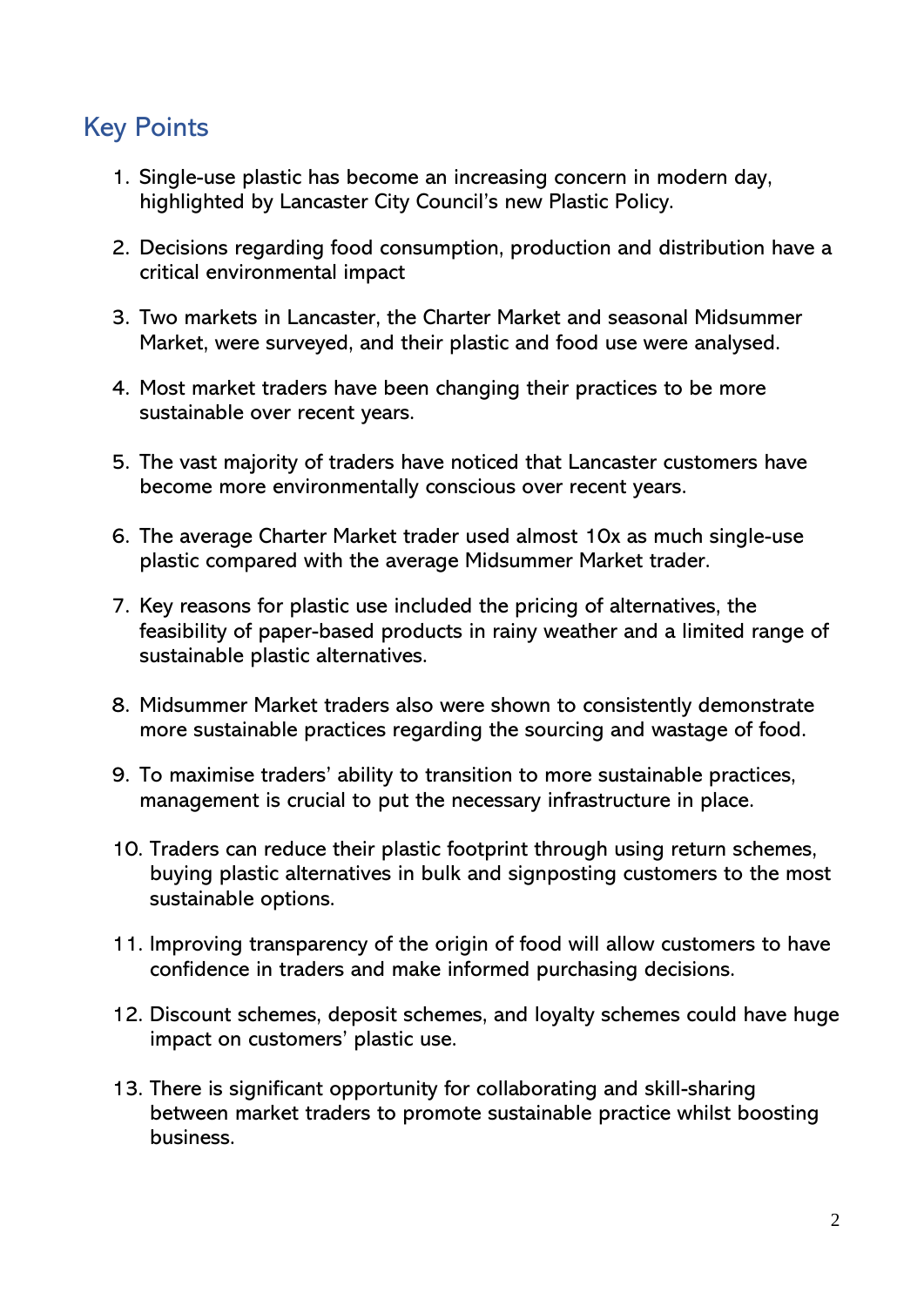## <span id="page-3-0"></span>Introduction

### <span id="page-3-1"></span>The Problem with Plastic

Plastics are one of the most significant inventions of our time. Durable, insulating, malleable, cheap and waterproof, they have revolutionised the way in which we live our lives. As a result, it has been mass-produced and therefore there are vast quantities littered across the globe. It is estimated that between 1.5-4% of all plastic produced ends up in oceans, amounting to 5- 13 million tonnes of plastic going into our oceans each year.

In the oceans, plastics can biodegrade to microparticles which can be ingested by marine life and therefore end up in the human food chain. Plastic particles have the ability to draw chemical particles towards them, many of which are carcinogenic. Scientists are now struggling to find marine species without any plastics present in their bodies<sup>1</sup>. Plastics additionally carry a significant carbon footprint, with their production and incineration giving rise to 400 million tonnes of  $CO<sub>2</sub>$  each year. Recycling 1 million tonnes of plastic saves the equivalent emissions as taking 1 million cars off the road for a year<sup>2</sup>. Single-use plastics are a key culprit in plastic pollution, accounting for over 50% of all beach litter<sup>3</sup>. Packaging is by far the biggest contributor to plastic waste in the EU (Fig 1.), with over 13bn plastic bottles alone being produced per year<sup>4</sup>.

<span id="page-3-2"></span>

Figure 1. EU waste generation by sector

<sup>&</sup>lt;sup>1</sup> Marine Conservation Society [\(2012\) Microplastics in Personal Care Products.](http://www.mcsuk.org/downloads/pollution/positionpaper-microplastics-august2012.pdf)

<sup>&</sup>lt;sup>2</sup> [An EU Strategy for Plastics in a Circular Economy](https://ec.europa.eu/environment/circular-economy/pdf/plastics-strategy.pdf)

<sup>&</sup>lt;sup>3</sup> Directive of the European Parliament and of the council on the reduction of the impact of certain plastic [products on the environment](http://ec.europa.eu/environment/circular-economy/pdf/single-use_plastics_proposal.pdf)

<sup>4</sup> [UK Environmental Audit Committee: Plastic Bottles](https://publications.parliament.uk/pa/cm201719/cmselect/cmenvaud/339/33905.htm) – Turning Back the Plastic Tide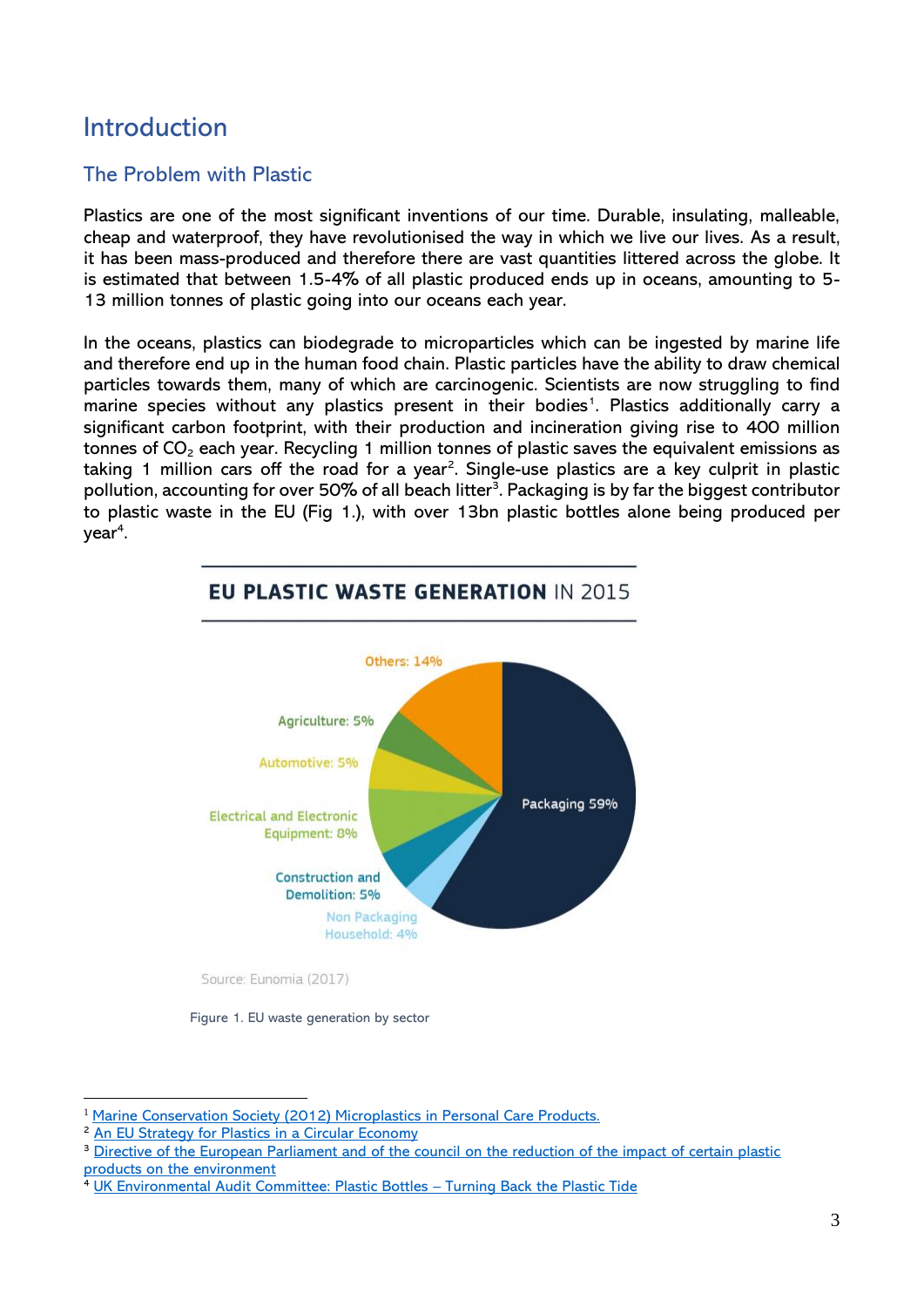### Legislation

The EU Directive on Waste in a Circular Economy (2013) estimates that an additional 600 million tons of plastic could be recycled or reused annually. It was determined that a series of measures to reduce plastic waste could cause 170,000 jobs to be created by 2035, with 600mil tons of greenhouse emissions being prevented 2015-2035. One of the key methods of achieving this involves reducing administrative burdens for small enterprises to make it easier to process waste, simplifying measures to regulate processes so that small scale processes can function more efficiently. Additionally, the revised EU Waste Legislation (2018) sets targets to recycle 50% of all plastic packaging by 2025. All directly applicable EU legislation is set to be automatically adopted into UK legislation following the UK's impending exit from the European Union, in accordance with the Repeal Bill, and therefore remains relevant to UK businesses<sup>5</sup>.

Lancaster City Council have also unanimously voted to introduce a new Plastic Policy, committing £30,000 towards ideas which can reduce plastic bottle and cup use. These ideas include specific bins for bottles, bottle refilling stations, using vegware at council-run outlets and working with stakeholders to gain an insight into their ideas on plastic reduction. This audit aims to do the same. There is, however, as yet no statement into methods of reducing other kinds of plastic. This project focusses on all plastic use.

### <span id="page-4-0"></span>Importance of businesses in sustainability

Businesses play a key role in reducing global environmental impact, from the fossil fuel industry to local market traders. Many consumers are expressing that there are insufficient options available to them in order to consume sustainably. An EU-wide study found that 95% of consumers believe that taking action to address single-use plastic marine litter is both 'necessary and urgent'. Businesses are following suit, with 80% of brands sharing this opinion<sup>6</sup>. It is therefore a matter of business interest as well as environmental interest to consider reducing single-use plastics on a commercial level.

It has been demonstrated that supply-demand relationships are not unilateral. Businesses can influence demand, and consumers can play a role in influencing supply. Businesses can therefore play a role in influencing, as well as responding to, changing consumer mentalities to improve sustainability. This was demonstrated with a marketing strategy at Booths recommended by Mike Berners-Lee, whereby more sustainable products, such as seasonal fruits and vegetables, were promoted and displayed more attractively than their less sustainable counterparts. This indirectly influenced customer's spending habits and led to more sustainable consumption both by customers and the supermarket. Market traders, although on a smaller scale, can also have a role in influencing the spending habits of customers.

86% of all marine litter can be placed into the following 10 categories, many of which are used by market traders on a daily basis (highlighted in red, Fig. 2)<sup>7</sup>:

<sup>7</sup> Directive of the European Parliament and of the council on the reduction of the impact of certain plastic [products on the environment](https://ec.europa.eu/environment/circular-economy/pdf/single-use_plastics_proposal.pdf)

<sup>&</sup>lt;sup>5</sup> [Legislating for the United Kingdom's withdrawal from the European Union](https://assets.publishing.service.gov.uk/government/uploads/system/uploads/attachment_data/file/604516/Great_repeal_bill_white_paper_accessible.pdf)

<sup>6</sup> [UK 'Tackling Plastic Waste' Research](https://assets.publishing.service.gov.uk/government/uploads/system/uploads/attachment_data/file/734837/Plastics_call_for_evidence_summary_of_responses_web.pdf)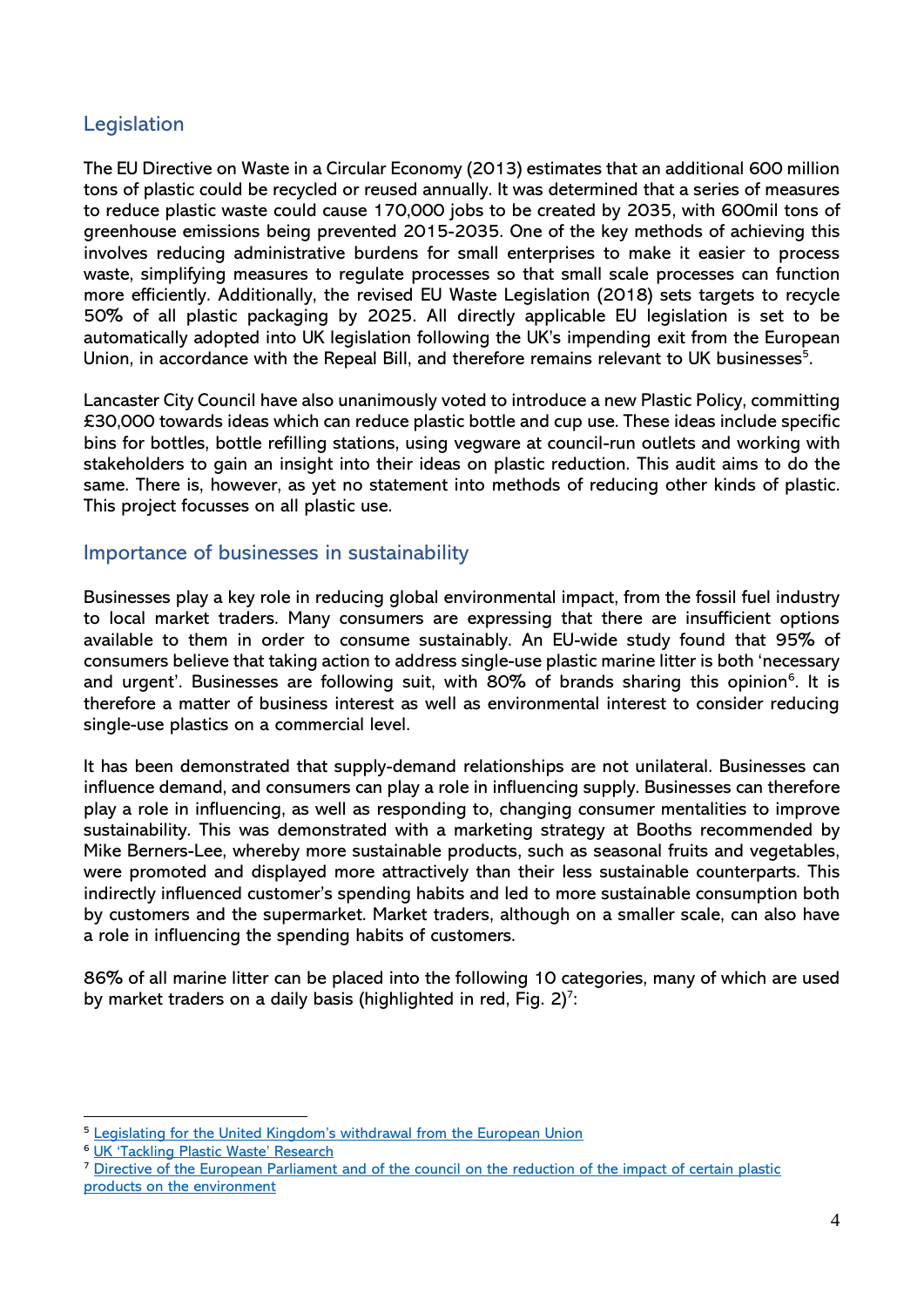

Figure 2: Top 10 most common plastics found on beaches. Plastics highlighted in red are commonly used in Lancaster markets

### <span id="page-5-0"></span>Importance of food in sustainability

Along with plastics, the food we eat has a tremendous impact on our carbon footprint, as well as the ethics of our consumption. The amount of meat we eat, the way our food is produced, where our food comes from, all has an environmental impact. Drawdown, a collective rating of environmental solutions produced by over 100 researchers, found that 4 of the 10 most effective methods to combat climate change are centred around food choices<sup>8</sup>.

Food sellers at Lancaster's markets can play a part in this by changing the way they source their food, promoting more sustainable options and informing customers on the history of their food. According to current trends, environmental food production is becoming an increasingly important consideration for UK consumers, with the number of vegans doubling over the past two years $^{\circ}$  and with over 25% of family evening meals being meat-free in a 2018 study $^{\text{10}}$ .

### <span id="page-5-1"></span>Purpose of audit

This audit primarily seeks to look into different ways that Lancaster's market traders can reduce their use of single-use plastics so that they can be in accordance with Lancaster City Council's new plastic policy without negatively impacting their business. LESS Lancaster has therefore commissioned this audit in order to find the best ways to support traders in this transition.

The audit also seeks to look into other methods to reduce traders' environmental impacts. This includes food miles (the distance food must travel before reaching location of sale), transport methods, food waste and environmental footprint. This feeds into Sustainable Food City (SFC)'s

<sup>&</sup>lt;sup>8</sup> [Drawdown \(2018\): The most comprehensive plan ever proposed to reverse global warming](https://www.drawdown.org/solutions-summary-by-rank)

<sup>&</sup>lt;sup>9</sup> [Food & You \(2018\): Ipsos Mori on behalf of The Vegan Society](https://www.vegansociety.com/my-account/the-vegan/issue-3-2018/survey)

<sup>&</sup>lt;sup>10</sup> [Kantar World Panel \(2018\) Why 2018 is the year Brits went Vegan](https://www.kantarworldpanel.com/en/PR/Why-2018-is-the-year-Brits-went-vegan)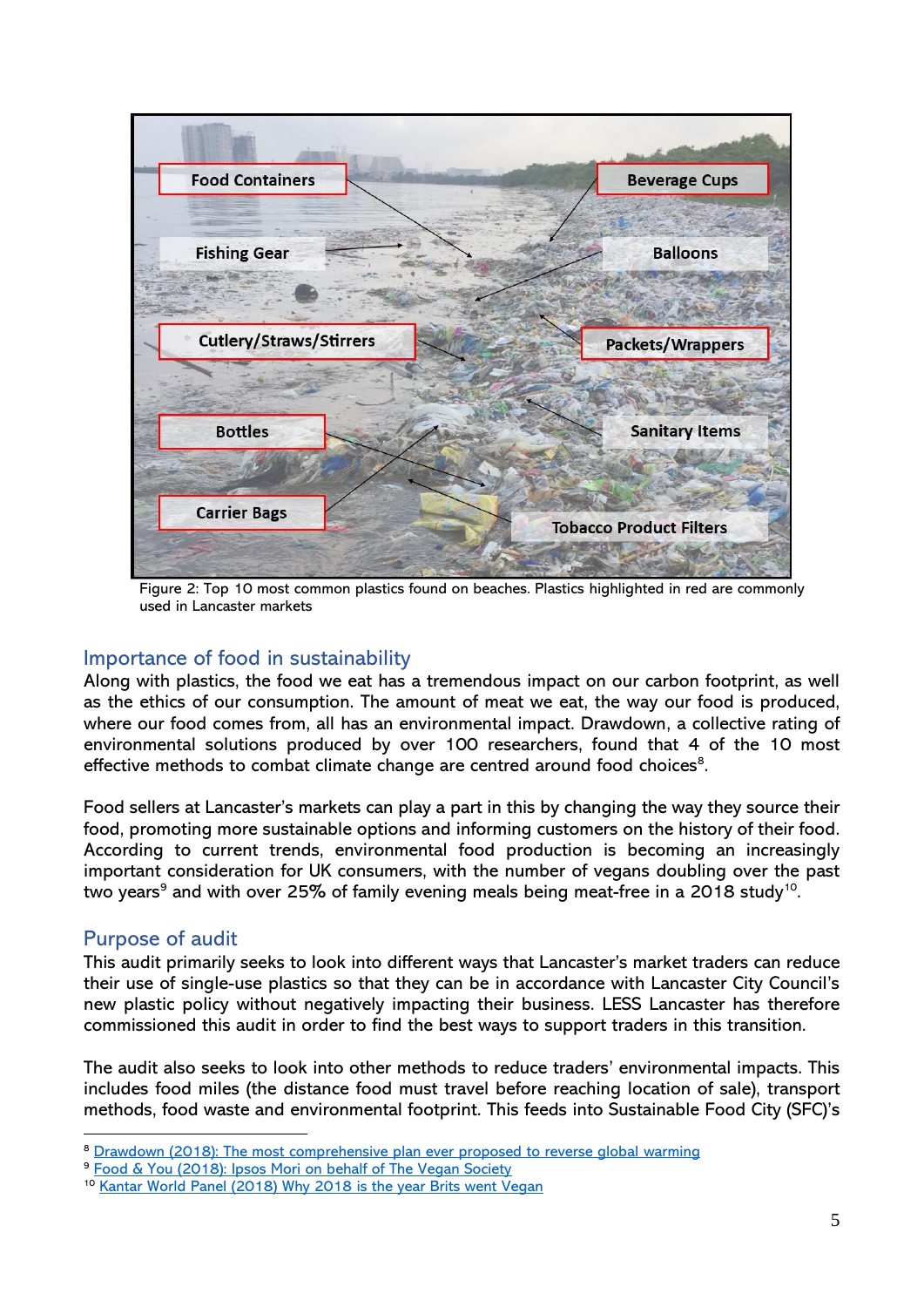wider aims of reducing the environmental impact of Lancaster whilst building the local food economy.

# <span id="page-6-0"></span>Research Methods

This survey was carried out through interviewing market traders at the Midsummer Market, Charter Market and Harvest Market. With the exception of the Harvest Market (which was a written survey), all data was collected orally and face-to-face in order to get the best possible insight of market traders' thoughts on sustainable trading. The same questions were asked to each trader, however interviews were only semi-structured in order to not miss any inputs not covered by the questions. Questions covered topics such as customer mentalities, plastics used and the reasoning behind the decision to use this plastic, availability of plastic alternatives, food sourcing and food waste. All traders interviewed gave consent to be interviewed and for this information to be used in the audit only.

Plastic use was measured in units as opposed to mass in order to make quantities easier to visualise and quantify. Food miles was defined as the distance from food producer to market trader as the crow flies, as this was easier for traders to accurately pinpoint. Food sourcing was rated in line with Lancaster's 'Resilient Food' framework.

# <span id="page-6-1"></span>Findings: Single-Use Plastics

### <span id="page-6-2"></span>Midsummer Market

Every trader interviewed expressed a concern for plastics use, and several noted that they had noticed an increase in consumer awareness over recent years. One street food seller noted that the number of vegan meals sold has doubled over the past two years. The Midsummer Market used significantly less plastic on average than the Charter Market, with 70% of traders using less than 24 single use plastic items per month. Plastic cutlery was the main contributor to single use plastics here, however only 2/10 sellers used them – significantly increasing the overall market-wide plastic consumption. Following this, plastic film was the second biggest contributor, however again this contributed from only 2/10 traders.

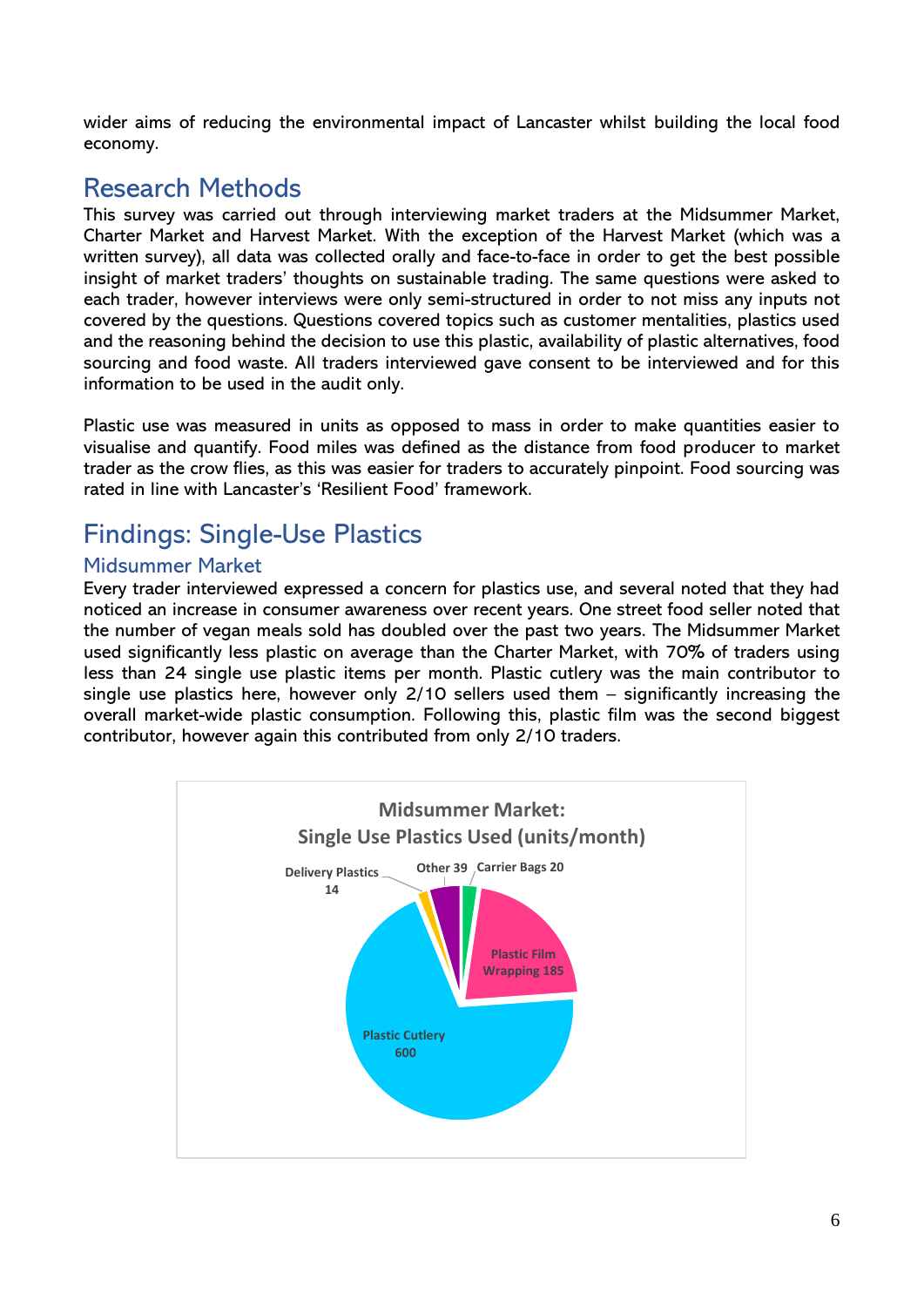Many traders had already made steps to reduce their plastic use, switching to biodegradable plastic or cardboard alternatives. Although there was no defining reason for using plastics, the overall consensus from traders was that a great deal of the factors behind sustainable switches were out of their hands, with many citing their distributors' packaging, food hygiene and availability of alternatives as their main obstacle to transitioning to a plastic-free way of living. Perhaps surprisingly, price was not a key factor for many traders, and most were prepared to pay more for alternatives that were readily available and convenient for use. Some traders did raise concerns about passing on cost to customers.



### <span id="page-7-0"></span>Charter Market

The Charter Market overall expressed an interest in reducing plastics, but to a slightly lesser extent. As with the Midsummer Market, many mentioned noticeable increases in sustainable consumer behaviour, with fewer asking for a bag, more bringing their own takeaway containers and vegetarian/vegan options gaining popularity. This was reflected with traders making steps to reduce plastic use. These measures included: only giving carrier bags when prompted/only using plastic bags in rainy conditions, switching (in some cases) to biodegradable alternatives, and ensuring that all plastic used is recyclable.

A clear trend emerged throughout the market: carrier bags were a key problem for traders. The average charter market trader used over 200 carrier bags per month, despite the aforementioned measures to prevent this. This accounts for 34% of the market's single use plastics. It was also noticed that consumer mentalities are changing, with more bringing their own bags and refusing carrier bags particularly in the last 2-3 years, and therefore this figure would likely have been higher had this survey been undertaken in 2015.

Price was overall a much more important factor for Charter Market traders compared with Midsummer Market traders. Proportionately, twice as many charter traders cited price as a key factor in their plastic choices (28% compared to 14% of Midsummer Market traders). Practicality was also proportionately more important to Charter market traders (28% compared to 21%), Many had considered alternatives, including paper bags, charging for carrier bags and only using plastic bags in rainy weather, however price and practicality had often prevented these measures being implemented on a large scale. Many cited Lancaster's rainy weather and having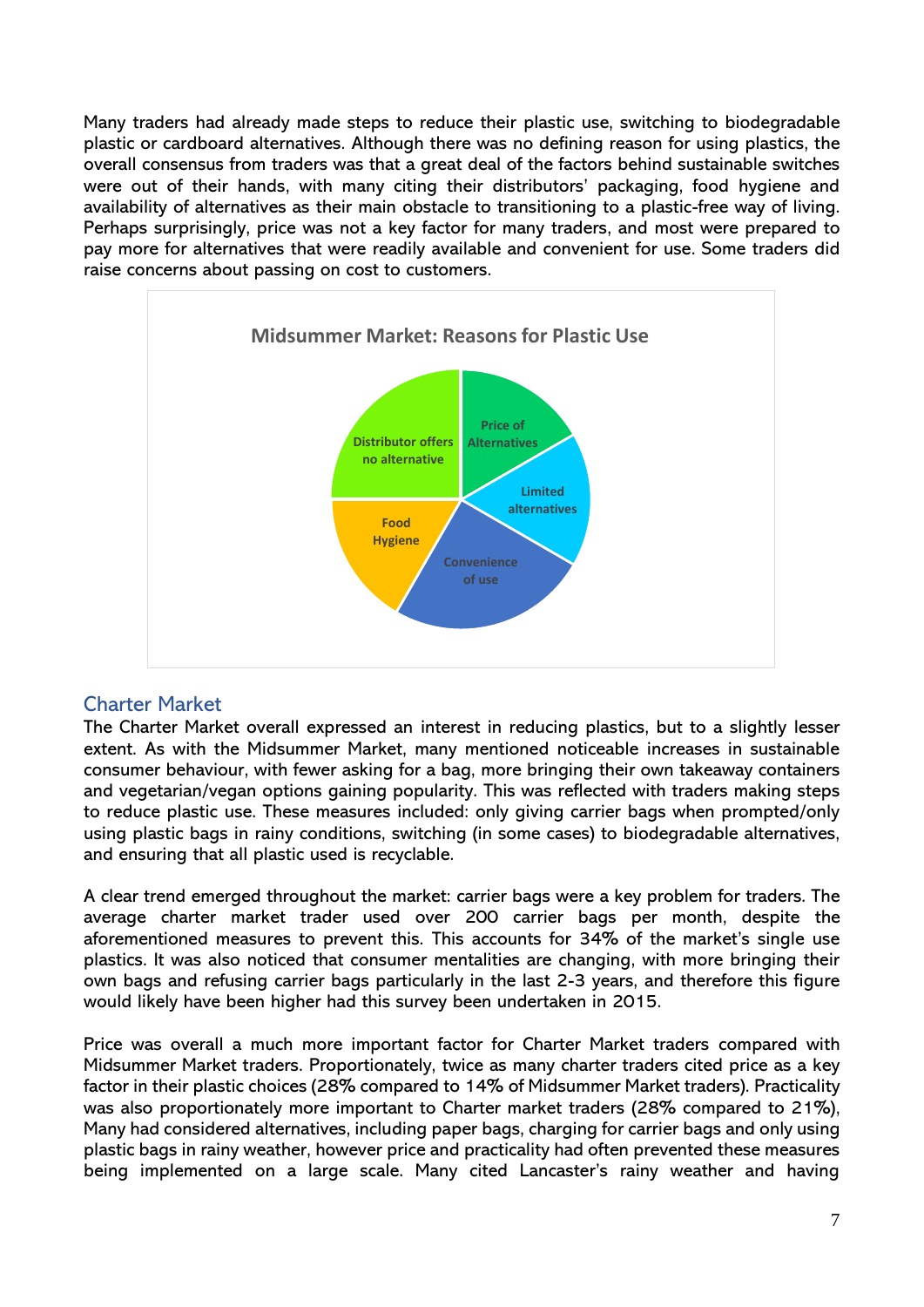perishable/wet products as a reason to use plastic tubs or bags, and there was concern about increasing costs with such intense competition, particularly between food traders.



Despite similar trends and reasonings, the scale of plastic use vastly differed between markets. 7 of the 19 Charter Market stalls produced more plastic per month than all of the Midsummer Market stalls combined. The average Charter Market trader produced 9.9x more plastic than the average Midsummer trader, and in contrast to the Midsummer Market, plastic usage is more consistent amongst the Charter Market. There are many possible reasons to explain this. Firstly, many of the Charter Market traders operate more regularly than Midsummer Market traders (many of which did 2-3 markets per week or were not regular traders at all). Secondly, the customers at the Midsummer Market are typically more environmentally conscious and therefore traders adapt their practices to appeal to their customer base. Some Charter Market traders reported unsustainable behaviours including insisting on plastic tubs for finger food (which is typically just served with a napkin) or requesting a plastic bag for one small item. This was not mentioned at the Midsummer Market.

# <span id="page-8-0"></span>Findings: Food Sourcing and Waste

### <span id="page-8-1"></span>**Methods**

As the sustainability of food sourcing and waste is less easily to quantify, a scale has been developed in order to rate traders' food sustainability. This focusses on the sourcing of food and wastage, before giving an overall rating incorporating organic practices, availability of vegetarian and vegan foods and traders' knowledge of food sources. These were formed in line with, where possible, SFC's Resilient Food framework. The criteria for these scales are outlined below:

#### Food waste scale:

|                         | Large volume of food waste, disposed of $($ > 10kg per day) |
|-------------------------|-------------------------------------------------------------|
|                         | Moderate food waste, disposed of (<10kg per day)            |
| $\overline{\mathbf{3}}$ | Some food waste, donated/composted                          |
| -4                      | Minimal food waste, repurposed                              |
| -5                      | No food waste                                               |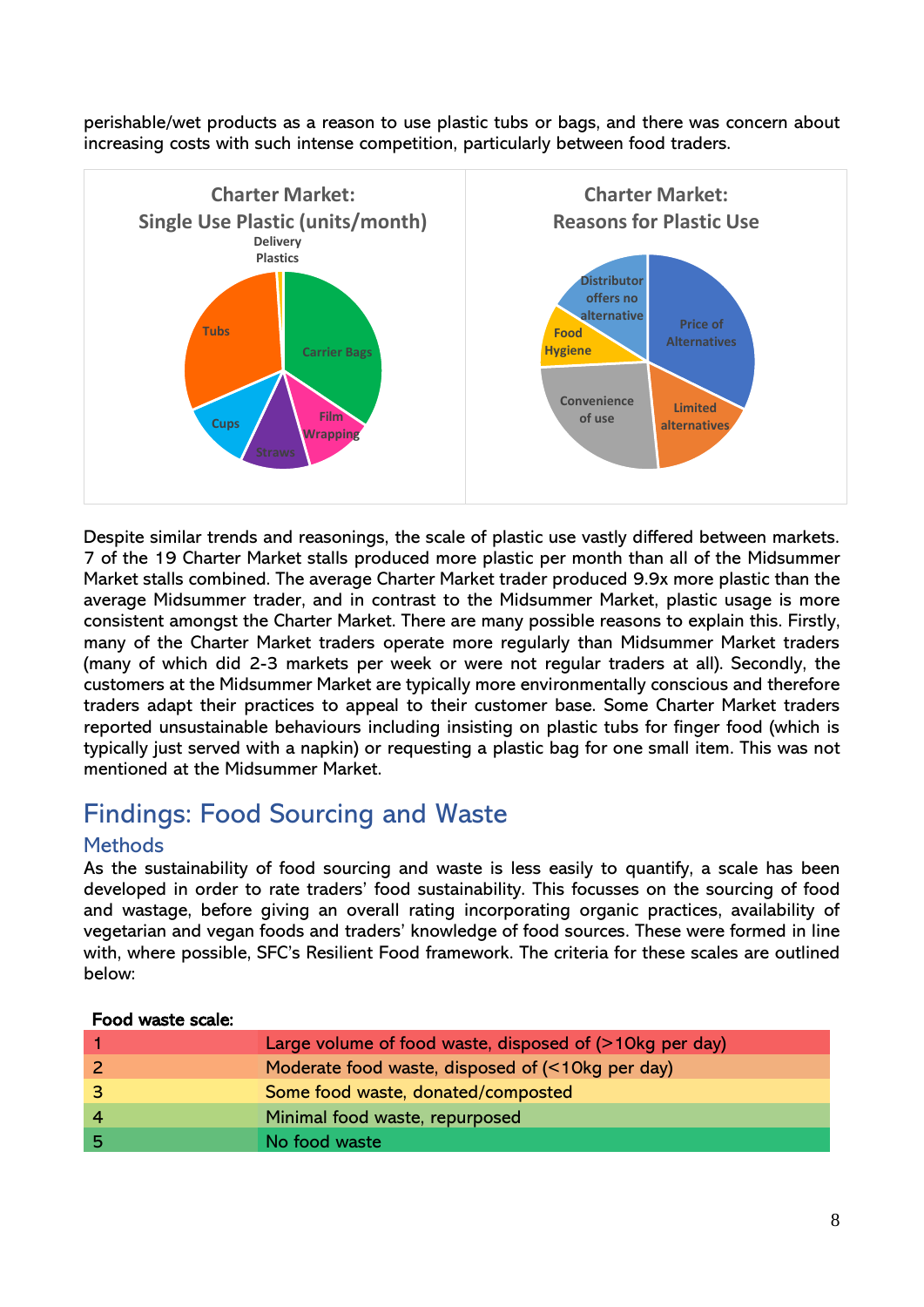#### Food sourcing:

| Food sourcing: |                                                  |
|----------------|--------------------------------------------------|
|                | Air-freighted internationally                    |
| $\vert$ 2      | Shipped over 100 miles, not air-freighted        |
| $\overline{3}$ | Shipped from national wholesaler <100 miles away |
| $\overline{4}$ | Shipped from site of production within 20 miles  |
| .5             | <b>Produced on-site</b>                          |

#### Overall rating:

| <b>Overall rating:</b> |                                                     |
|------------------------|-----------------------------------------------------|
|                        | Air freighted items, large amounts of food waste    |
|                        | No consideration to seasonality, unsure of sourcing |
| $\overline{z}$         | Some food waste, sometimes repurposed               |
|                        | Food sourced internationally, often out-of-season   |
| 3                      | Some food waste, most of which donated/composted    |
|                        | Food sourced outside 20 miles,                      |
| $\overline{4}$         | 2 of 3 from $(5)$                                   |
|                        | Non-organic food used. Grown and sourced seasonally |
| 5                      | Little-to-no waste donated or repurposed.           |
|                        | Food locally sourced using organic practices.       |
|                        | Vegetarian/vegan options available                  |

### <span id="page-9-0"></span>Overall Trends

Food produced on-site (eg. family farms) were perhaps unsurprisingly the most sustainable. These products also tended to be compostable and as a result any waste could be repurposed. The most unsustainably sourced foods tended to be perishable items such as fruits or vegetables which required airfreighting when out of season in the UK.

|                          | Food waste | Food sourcing | Overall |
|--------------------------|------------|---------------|---------|
| <b>Average Midsummer</b> | 4.44       | 3.94          | 4.11    |
| <b>Average Charter</b>   | 3.77       | 2.42          | 2.69    |
| <b>Average Overall</b>   | 4.06       | 3.08          | 3.31    |

The Midsummer Market scored higher in all categories. The Charter Market had a fairly similar food waste rating, however significantly lower rating for food sourcing. This is primarily because their foods had a longer supply chain and therefore many traders were not aware of where their food was sourced from beyond their wholesaler.

Some traders were collaborating to source foods, sourcing raw materials from other traders at the market in order to produce their goods. This was encouraging to see, however if the supply chain beyond this is unclear there is no environmental benefit to these collaborations. Of course, there are still numerous social benefits which should not be ignored.

Almost all food traders offered vegetarian or vegan options and have noted that these have been well-received. For many, these options were only introduced recently as a response to changing consumer habits. Whether their food was organic was overall less of a concern, with some traders sceptical of the Soil Association's credibility and the environmental viability of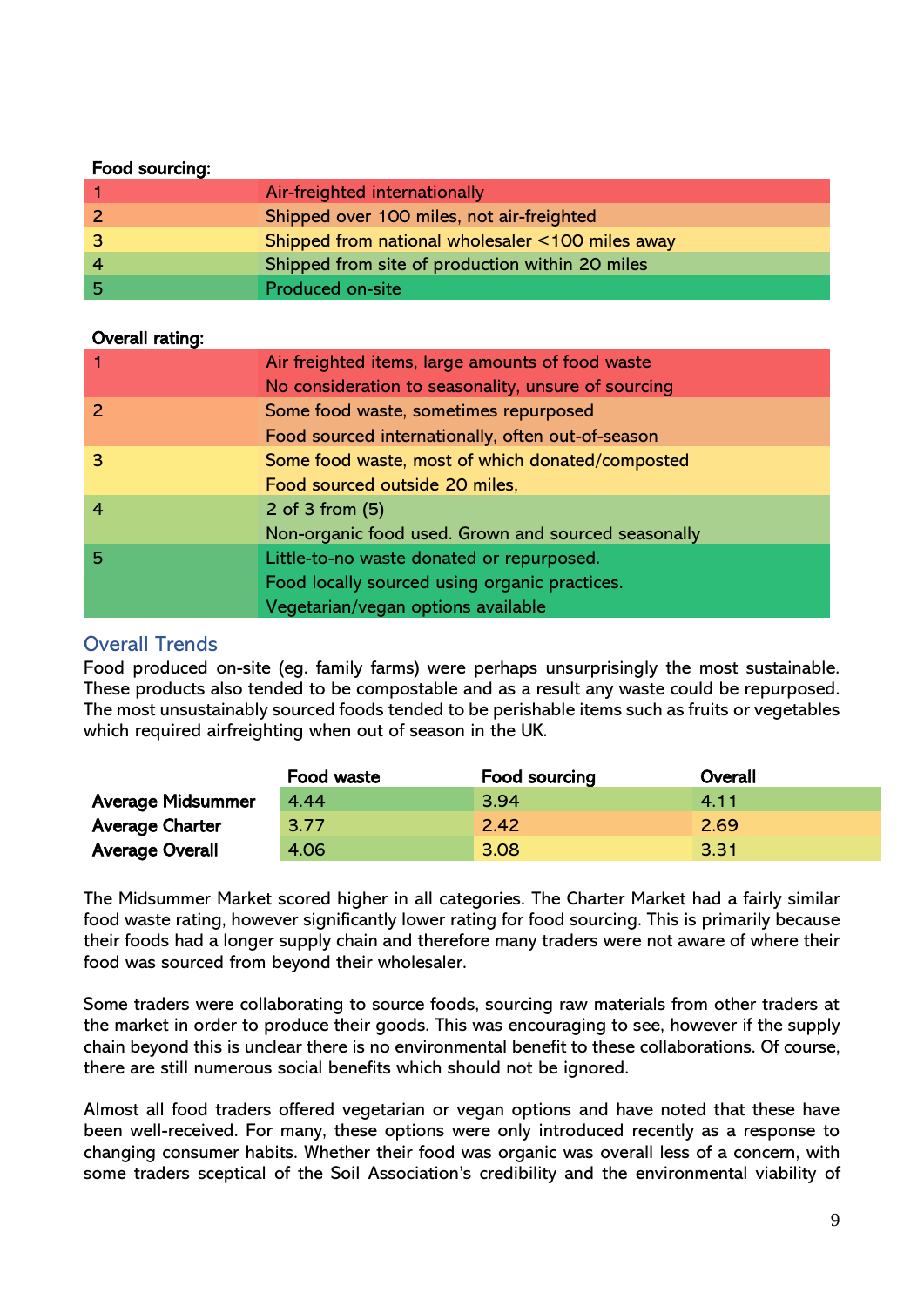organic food. For many, it was a purely economic issue and, despite wanting to use organic produce, the increased price of organic foods was not considered viable for their business. Typically, the only traders who used organic foods either produced their goods themselves or had close ties with producers.

# <span id="page-10-0"></span>Steps Forward

Although these results show a high volume of plastic use, there are some positives to take from this. First of all, there are only a few key factors which are preventing sustainable plastic use. This means that once these few factors are minimised, plastic use should decrease significantly.

The first of these is the price of plastic alternatives. The majority of traders had considered alternatives, yet one of the key obstacles for them was price. The cheapest prices found for alternatives to the most commonly used plastics are listed in the table\* below:

|                                |                                | Price per unit (pence) |                    |
|--------------------------------|--------------------------------|------------------------|--------------------|
| <b>Plastic Alternative</b>     | Manufacturer                   | >1000 units            | Plastic Equivalent |
| Paper bag (no handle)          | <b>Big Brown Carrier</b><br>Co | 0.975                  | 0.625              |
| Paper bag (handle)             | <b>Nisbets</b>                 | 4.156                  | 0.625              |
| Compostable cup (pint)         | CupsDirect                     | 6.89                   | 3.3                |
| Compostable lid                | Catering24                     | 2.45                   | 0.492              |
| Cardboard tub                  | CoBiz                          | 7.61                   | 8.396              |
| Tin foil tub (+ cardboard lid) | MyPackaging                    | 3.298                  | 8.396              |
| Wooden cutlery (fork)          | Catering24                     | 2.143                  | 0.798              |
| Compostable cutlery (fork)     | Catering24                     | 2.186                  | 0.798              |

\*Prices in table are direct from company websites. Contacting the seller directly may result in better prices. Bulk discounts are offered, with free delivery typically for orders over £100. Plastic equivalent is the cheapest price found when purchased in bulk (>1000)

Although alternatives are generally more expensive than their plastic counterparts, in many cases the difference is lower than may be expected. Plastic tubs are cheaper than both cardboard and foil containers and therefore this is a fairly easy switch that some food vendors can take

Taking into account the mean plastic usage of all market traders, the average cost to switch to alternatives is shown in the table below:

|                            | Average quantity used | <b>Price Difference</b> | Cost $p/m \nvert \nvert$ |      |
|----------------------------|-----------------------|-------------------------|--------------------------|------|
| Paper bag (no handle)      | 203.17                | 0.35                    | -£                       | 0.71 |
| Paper bag (handle)         | 203.17                | 3.531                   | -£                       | 7.17 |
| <b>Plastic Cup</b>         | 67.24                 | 3.59                    | -£                       | 2.41 |
| Cardboard Tub              | 179.65                | $-0.786$                | £                        | 1.41 |
| <b>Foil Tub</b>            | 179.65                | $-5.098$                | £                        | 9.16 |
| <b>Wooden Cutlery</b>      | 20.68                 | 1.345                   | -£                       | 0.28 |
| <b>Compostable Cutlery</b> | 20.68                 | 1.388                   | -£                       | 0.29 |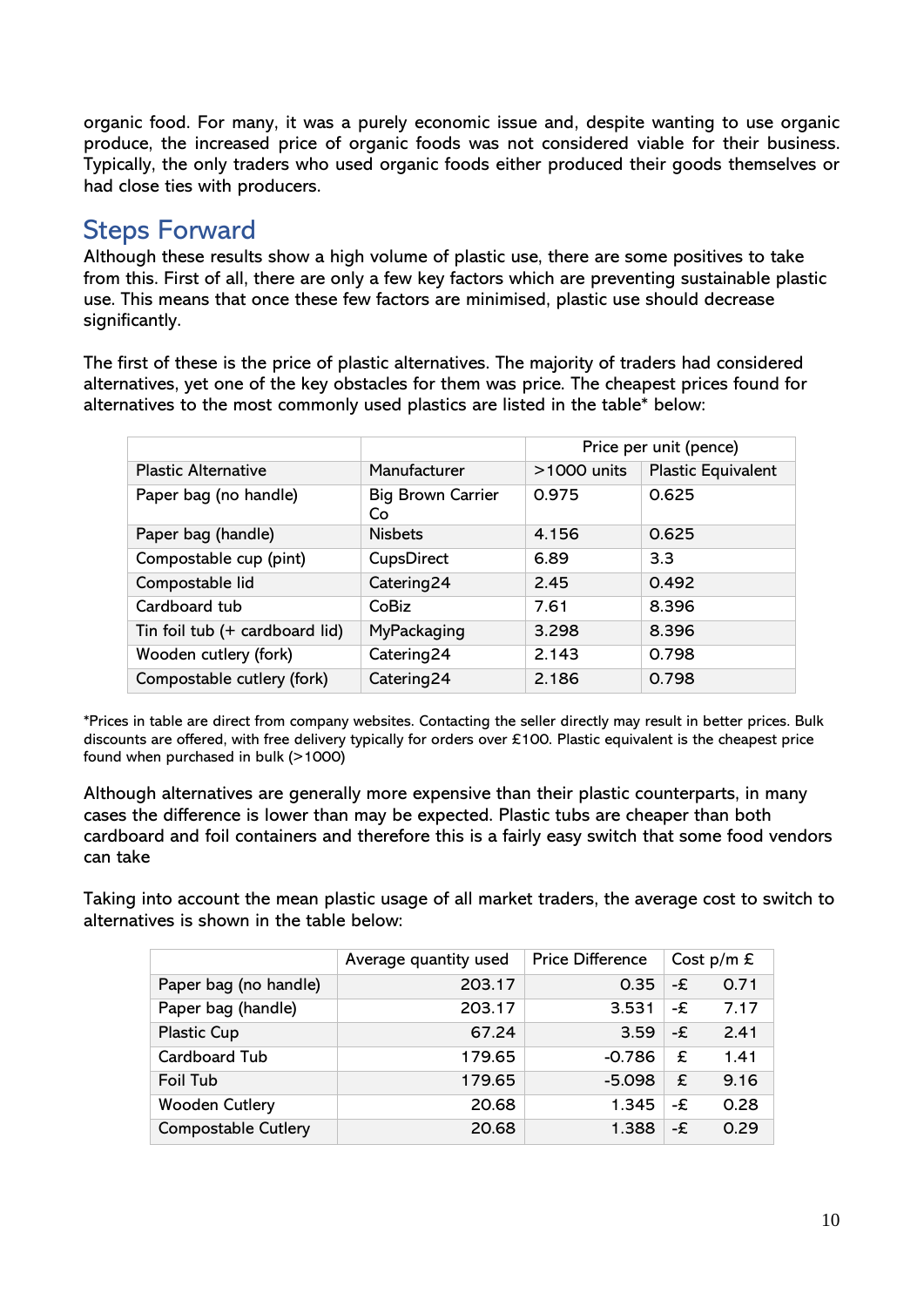Although this is only an estimate of monthly price increase (and traders who are particularly reliant on certain products will have increased costs), it is demonstrated that costs are relatively small, with many switches costing less than  $£1$  per month. Replacing plastic tubs with alternatives can also result in profiting with over £9 per month. The economic benefit of having a sustainable image may outweigh this cost for many traders, making these switches logical from an environmental as well as economic perspective.

The second of these is the availability of convenient plastic alternatives. For many traders, convenience was a key factor and they were keen to ensure that any plastic replacements did not compromise on practicality. For example, they were less enthusiastic in general about paper/cardboard replacements which were not waterproof. As Lancaster is frequently rainy, market traders did not wish to give out bags or containers which would potentially damage their products. For some, the range of plastic alternatives available was so limited that they would not have the desired aesthetic if they switched. One key example of this was having their products on view through any packaging. With a limited supply of compostable film, many traders did not want to compromise on their product advertising by switching to an opaque alternative such as paper.

This obstacle is less easy to overcome. Extensive research into alternatives has been carried out and this has been compiled into a resource is available for all traders. As awareness surrounding plastic use increases, more alternatives will almost certainly become available at lower prices. In the meantime, compromises can be made. For example, using a paper bag with film window to display products instead of an entirely film bag could greatly reduce plastic consumption (assuming that customers are aware of how to dispose of the product). Contacting packaging suppliers and letting them know about the products you wish to see on the market could speed up this transition period until a wider range of plastic alternatives is available.

The third is the lack of awareness of the history of food products. The majority of traders who used wholesalers were not aware of the sourcing of food prior to it arriving at the wholesaler. Contacting the wholesaler to request more information will increase this awareness whilst also notifying the wholesaler that product origins are a priority for clients. It will also empower traders to be transparent with customers, allowing customers to have more trust in traders and make informed purchasing decisions.

Although consumer mentalities are changing towards a more sustainable outlook, there are steps that traders can take to improve this mentality. Although nudge tactics can't save the world, they can be highly effective in small scale scenarios such as these. Placing a friendly sign reminding people to bring their own bag or only offering plastic containers upon request can be a highly effective means to reduce overall plastic consumption. Letting customers know that products are recyclable and encouraging them to recycle their goods is key to this. This also promotes the sustainable nature of the business, potentially drawing in more environmentally conscious consumer groups.

Consumer incentive schemes, where customers are rewarded for reducing their single-use plastic consumption, have been shown to be highly effective elsewhere. Deposit schemes, where customers pay a slightly higher initial price which is then refunded when the plastic is returned, have been highly successful across the globe. Following implementation of a plastic bottle return scheme in 2003, Germany now successfully recycles/reuses 98.5% of its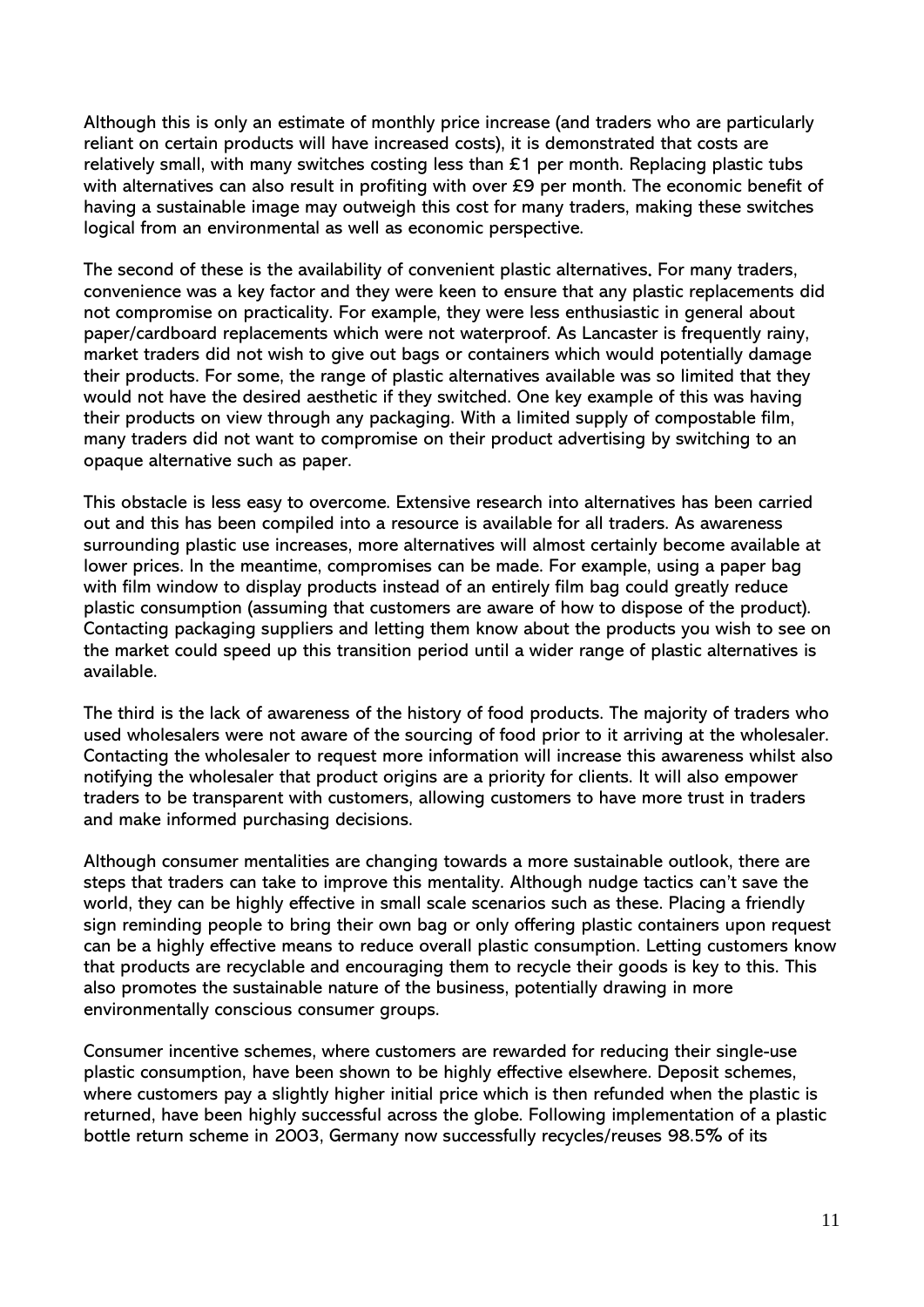refillable bottles<sup>11</sup>. The logic is simple: giving plastic a monetary value makes people less likely to throw it away or waste it. Ways that this could be implemented at the market include:

- Loyalty schemes: when a certain number of reusable containers are returned, the customer receives a free drink/meal
- Discount schemes: 10p/20p discount on meals/drinks when own containers are brought.
- Signage advertising possibility to bring own container for refilling
- Selling own reusable containers eg. coffee cups, which can be refilled for a discounted price.
- Charging customers 5p per single-use plastic bag, whilst offering a reusable alternative for  $£2-3$ .

Support from Lancaster City Council and market management would help these schemes to thrive. Offering financial benefits/reduced leases to traders enrolled on deposit/discount schemes would help to reduce financial risk on individual traders, whilst making a coherent message for customers. These schemes also have the potential to increase brand visibility, if bags/refillable containers advertise the brand's logo. As many items are bought and consumed in the City Centre and therefore increasing the availability of recycling bins for customers to dispose of plastic and paper waste could avoid unnecessary processing of products to landfill. Improving public awareness surrounding what can and cannot be recycled in Lancaster could also improve recycling rates of market waste.

### <span id="page-12-0"></span>Opportunity for collaboration

#### Market-Wide Recycling Scheme

One possible option for traders (particularly those who are regularly selling in Lancaster) is the introduction of a recycling collaboration. This would primarily involve a deposit scheme whereby customers receive a free product upon returning enough containers to market stalls. All traders enrolled in the scheme would accept containers from any of the participating stalls and stamp a loyalty card. Customers could additionally gain stamps through bringing their own container to be filled. Once a customer has gained enough stamps, they have the option to swap their card for a free meal/drink at any of the stalls enrolled on the scheme. This scheme would benefit traders, customers and sustainability through:

- Providing additional incentive for customers to purchase food at market stalls rather than fast-food outlets
- Encourage customers to return containers rather than disposing of them in litter bins. Traders would then be able to reuse containers or dispose of them correctly
- Saving money through reusing containers, reducing packaging costs.

This scheme could also simply involve traders agreeing to recycle others' waste, allowing customers to hand back waste to any stall. This would ensure that waste is correctly disposed of.

<sup>&</sup>lt;sup>11</sup> The Guardian [\(2018\): Has Germany hit the jackpot of](https://www.theguardian.com/world/2018/mar/30/has-germany-hit-the-jackpot-of-recycling-the-jurys-still-out) recycling? The jury's still out.